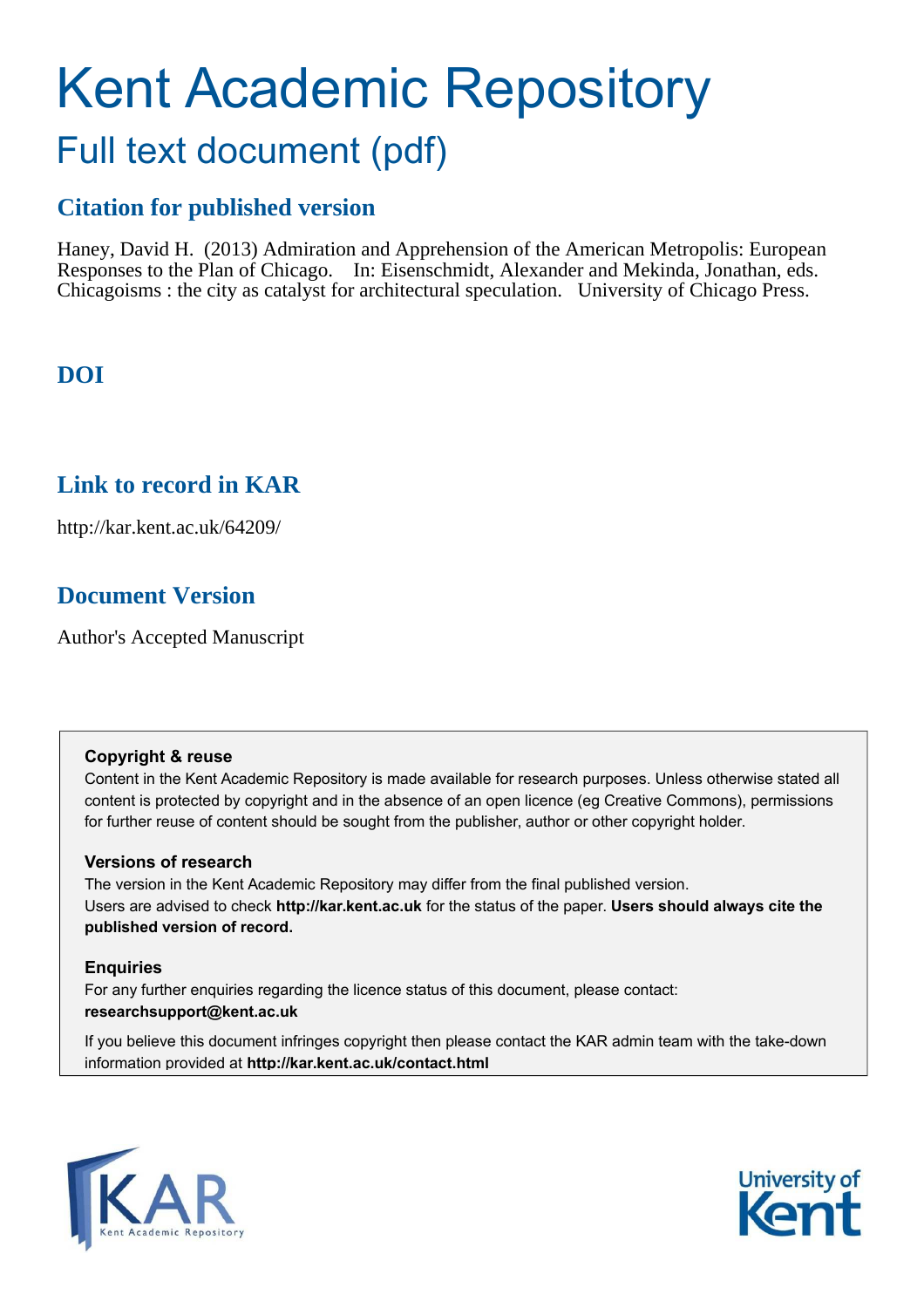European Responses to the Plan of Chicago and the Chicago Park Systems: Admiration and Apprehension of the American Metropolis

#### David H. Haney

 The Plan of Chicago was published in 1909 as a luxuriously illustrated volume intended not merely as a factual presentation of practical planning concepts for the city, but more importantly to serve as propaganda piece designed to arouse public support for the promised civic improvements.<sup>1</sup> The prominent Chicago architect Daniel H. Burnham and his colleagues in the elite Commercial Club were the authors of the Plan, which they saw as an overall solution to problems of traffic congestion, unhealthy environmental conditions, and haphazard development. Burnham's first major planning project had been the World's Columbian Exposition of 1893, where he oversaw a vast array of logistical and design problems necessary to create the dazzling spectacle soon dubbed the "White City."<sup>2</sup> The architecture of the Exposition was symbolized by the neo-classical "Court of Honor" with its gleaming white electrically-lit facades, which stood in strong contrast to the chaos and grime of the surrounding city. This success led to a number of other urban planning commissions for Burnham, most notably the restoration and renewal of the eighteenth-century plan by Charles L'Enfant for Washington DC.<sup>3</sup> Burnham's planning style was characterized by neoclassical architecture arranged along grand axes and monumental spaces, recalling the planning principles of the French Baroque, but adapted to modern American needs. Burnham was not the sole author of the Plan of Chicago, but was undoubtedly the leading protagonist behind it. The other members of the Commercial Club were highly successful business men (as the name of the club suggests), who loudly proclaimed their commitment to the "public good." However as critics pointed out at the time, they were also in a position to profit from the great increases in urban land values that would result from the proposed improvements.<sup>4</sup>

 Yet the Plan was not the first systematic proposal for planning within the city of Chicago. Four decades earlier in 1869, three administrative bodies had been founded by the State Legislature: the Lincoln Park, South Park, and West Park Commissions.<sup>5</sup> By the time of the publication of the Plan, the development of Chicago's parks was in full flower. Perhaps the most innovative among the new parks were those designed by the Olmsted brothers for the South Park Commission, located within some of the densest, poorest neighborhoods of the city. While the Plan was also committed to the establishment of more public park areas, especially along the lakeshore, the work of the park commissions would have continued even if it had never been drafted. The Plan of Chicago may be characterized by the focus upon large-scale traffic circulation schemes and the erection of monumental buildings, while work of the park commissions is marked by a concern for local neighborhoods and individual recreational needs.

 Unsurprisingly, news of the Plan soon reached professional circles in Western Europe through publications and exhibitions. Burnham even travelled across the Atlantic to promote the idea personally. To many Europeans, America represented the best and the worst of modern industrial metropolitan society, for which Chicago as the fastest growing city in the US was the perfect symbol. During this period reformers on both sides of the Atlantic were appalled by living conditions caused by dangerous increases in traffic levels, overbuilding, and lack of fresh air and sunshine. Many critics blamed these adverse developments on uncontrolled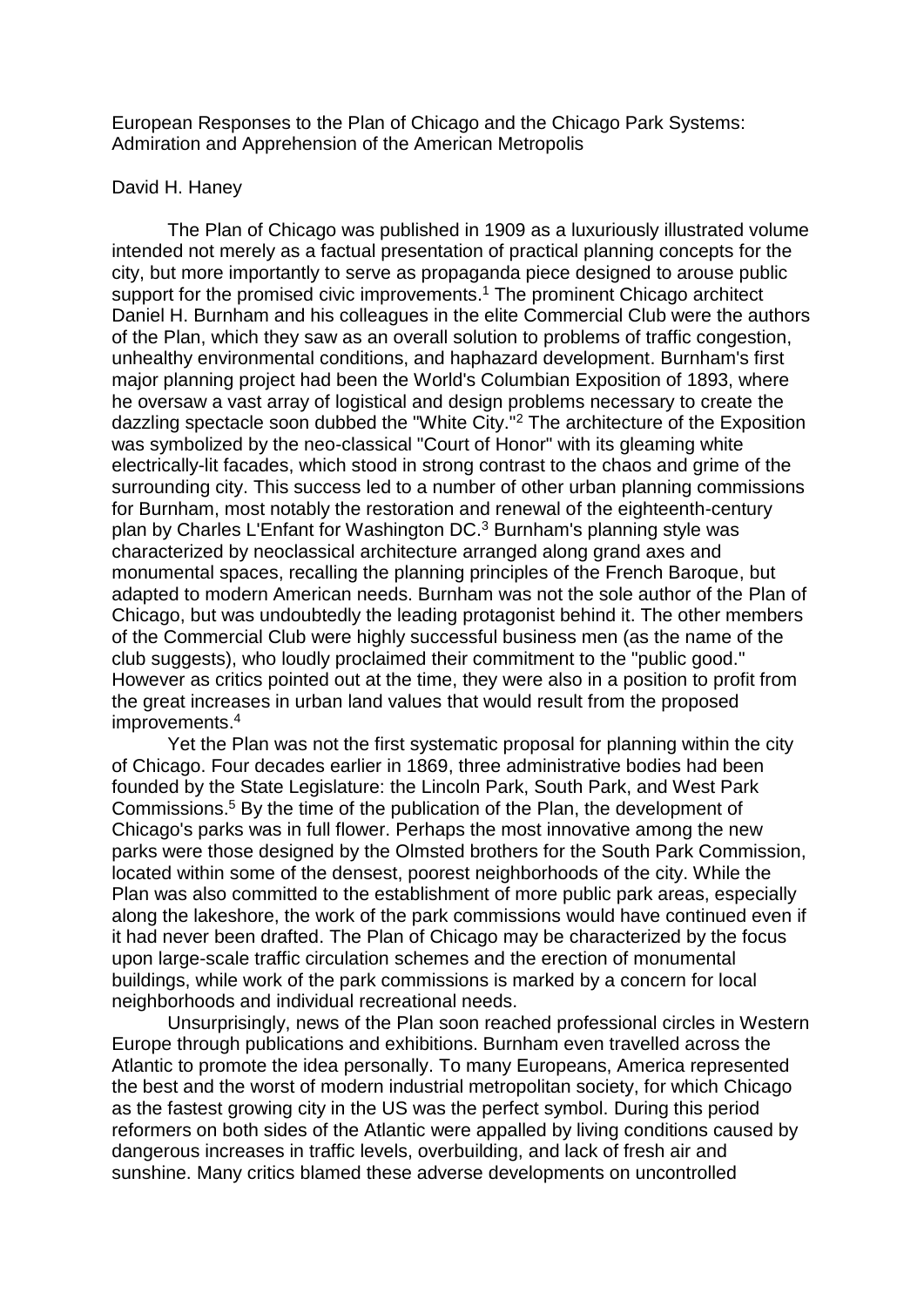commercialism, capitalism, and industrialization. The birth of metropolitan massculture was both welcomed and feared. On the one hand, the potentially grand scale of construction and planning made possible by industrial organization was celebrated, while on the other, the danger of depersonalization brought about by mass-production and mass-consumption caused deep concern. Burnham was famous for his statement that only "big" plans would stir the imagination; the Plan was a strategy for harnessing the potential of the colossal metropolis in an organized and even aesthetically pleasing manner. The artist Jules Guerin's striking color perspectives emphasized the vast scale of the Plan through depictions of grand axial streets stretching out into the distant prairie, a vision which could not fail to instill a sense of awe. On the other hand, these images of Chicago as a symbol of American mass-culture and commercial success could also arouse a sense of apprehension among some Europeans. The members of the Commercial Club were indeed the heads of great commercial interests, and although their intentions may have been noble, they nevertheless were ultimately serving the same American capitalist interests that had resulted in chaotic urban conditions in the first place.

 Another issue that the Plan raised was the relation of the modern metropolis to history and national culture. Burnham clearly wanted to bring the civilizing influence of European high culture to Chicago through the adaptation of Baroque and neoclassical planning and architecture to modern American needs. In the narrative description of the published Plan of Chicago, Paris was held up as the ideal city for emulation. The level of imitation was especially obvious in Guerin's illustration of a new Chicago opera house, nearly a literal copy of the original in Paris. This would have seemed perfectly logical in the American context, where European settlers had naturally brought over their own cultural traditions from the beginning. However, Burnham and company's Plan expanded the extent and size of avenues and civic spaces far beyond what would have been possible within the walls of the old city of Paris. On the other hand, because European metropolises such as Paris, Berlin, and London had also witnessed radical growth and change during the nineteenth century, planners there were also searching for large-scale solutions to the problems of the modern metropolis. On a superficial level, it is true that Chicagoans wanted European culture, and that Europeans wanted to learn from American pragmatism. Yet Europeans were also struggling to preserve and define their cultural identities within their own radically transformed cities. Thus, the difference between the modern American metropolis and the European one was not as great as some European critics wanted to suggest.

 In the meantime, the popular press in Chicago was convinced that not only was their city capable of successfully emulating European models, but moreover that the Plan had actually transcended them. From the [Chicago] Daily News in 1910 we read: "Jealous Paris Fears Chicago Beauty Plan: D. H. Burnham says French capital dreads American city will snatch its laurels."<sup>6</sup> And the following year the Chicago Record-Herald proclaimed: "Model of Kaiser for New Berlin is 'Chicago Plan:' German Emperor has Commission Adopt Burnham Ideas for His Capital."<sup>7</sup> Despite the bombast of such headlines, they do point to the pride with which many Chicagoans viewed the Plan, and in fact, professionals in Europe were carefully considering its pros and cons. Whatever the criticisms of European professionals may have been, Burnham definitely received positive recognition among many of them. Already in 1907 he had been invited to join the prestigious Institut International d'Art Public in Brussels in recognition of his work in Washington DC and elsewhere.<sup>8</sup>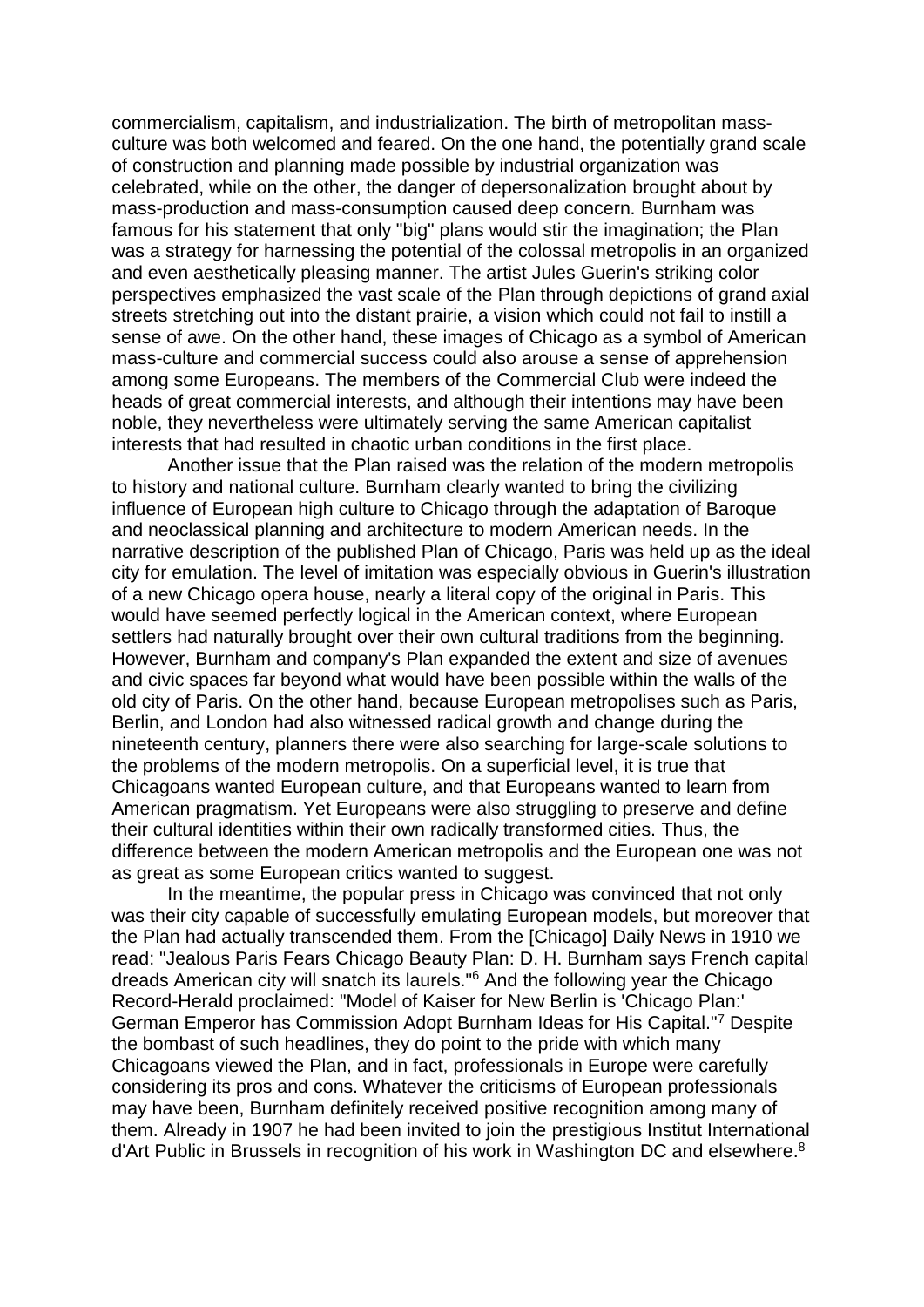To some extent the influence of "Chicago" abroad reflected Burnham's own influence as a public personality.

 One of the most important events in the newly emerging field of city planning during the period was the 1910 International Town Planning Conference held by the Royal Institute of British Architects in London. The Plan of Chicago was prominently exhibited there through models, drawings, and even the enormous painted views by Jules Guerin. The proceedings of the conference, including audience reactions to Burnham's own talk, were published in a thick volume, itself a fascinating document of the period.<sup>9</sup> Judging from these proceedings, some Englishmen greeted Burnham and the Plan with great enthusiasm as harbingers of modernization, while others viewed them with great suspicion as representatives of American commercial interests. English architects and planners had already divided into these two camps well before the publication of the Plan, and to some degree they were acting predictably. On the other hand, their conflicting views pointed to fundamental differences: between those advocating large-scale planning in service of the collective needs of the metropolis, and those who believed that small-scale neighborhood planning was necessary to protect against the alienation of massculture. These two positions could be conveniently represented by those in favor of wide streets and monumental buildings, versus those promoting small-scale picturesque planning and the English garden city movement.<sup>10</sup> The former railed against the insularity of their countrymen, and the latter held themselves to be the protectors of English individualism.

 Naturally, Burnham's own talk at the London conference generated much discussion.<sup>11</sup> Rather than elaborating upon the Chicago Plan itself, or even on specific design points within his planning strategies, Burnham instead turned to the broader theme of "democracy," and the type of organization needed to bring largescale schemes to realization. Burnham went to great lengths to defend American democracy as a system whereby a few civic minded individuals could serve the needs of the mass public. He explained that, "the town-planning men in every city are the ablest in the community," in reference to the leaders of the largest businesses and enterprises.<sup>12</sup> Another important factor in American democracy was "publicity," which for Burnham meant that, "With us any degree of secrecy in governmental politics is impossible."<sup>13</sup> American political leaders could thus not foist a grand scheme upon the public against its will, as despots had been able to do in the past, or so he believed.

 Burnham clearly tailored his comments to some degree to his British audience (although perhaps with a degree of condescension). He assured his London colleagues that:

There is not a man in the room who could not make a good plan for the development of London's thoroughfares, but it will take all of you working shoulder to shoulder to get any one of them carried out. And yet I do not think this impossible<sup>14</sup>

Burnham concluded his talk by discussing the need for better use of resources and lauding the advent of electric power, for it would mean the demise of the pollution caused by horse traffic and coal smoke. On this occasion he emphasized organization on a great scale, under the control of specialists and civic-minded philanthropists, for the main focus of his talk did not concern a specific design aesthetic as such.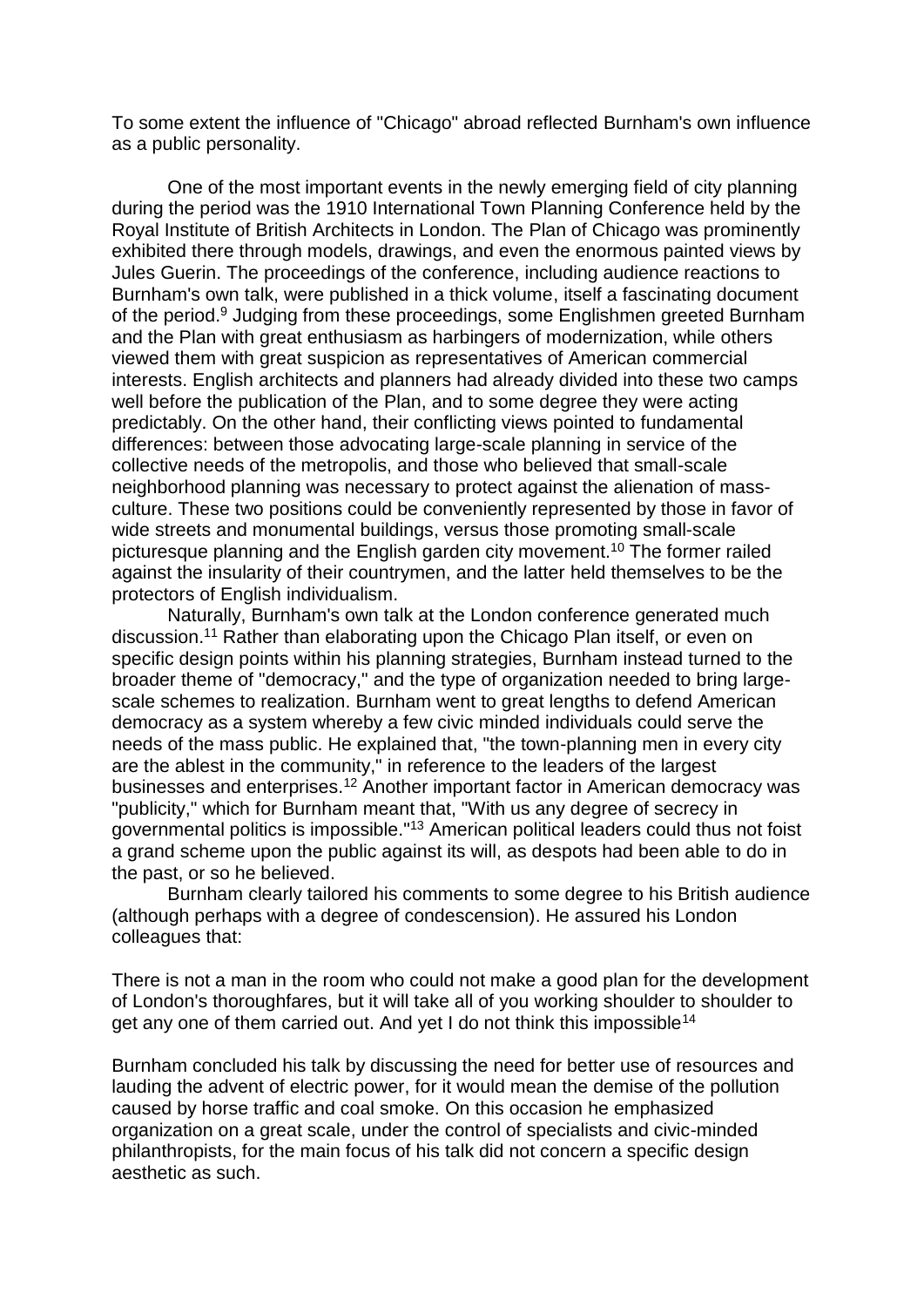In discussions that immediately followed, audience comments on Burnham's talk were generally positive with some exceptions. The planner and university professor Stanley Adshead, was unequivocally supportive:

Mr. Burnham opened his paper with a very fine philosophical foundation on the sociology of America. He showed us that the new conditions of America, combined with its numerous nationalities, have resulted in the production of something entirely original<sup>15</sup>

For Adshead, America and Chicago were genuinely new products, with their own legitimate culture; they need not imitate European cultural models. Indeed, Adshead saw only a progressive modernizing tendency in Burnham's work:

A great city must be built on a great scale; it must have wide streets, wide sidewalks, and big buildings simply composed; it must concentrate its interest at points, and must not spread it about with reckless waste. I do not look disparagingly ahead on every side I see evidence of the need for improvement, and the advent of the Ritz Hotel and Selfridge's Store marks a change<sup>16</sup>

Selfridge's department store in central London was indeed a "big building" designed by Burnham himself for the American retailer Gordon Selfridge. The store was a symbol of the kind of American commercialism that Chicago was known for, clearly not a problem for Adshead, who believed in bigness and centralization. His comment about "reckless waste" was directed against garden city advocates like the socialist architect Raymond Unwin who were arguing for decentralization.

 Predictably, the founder of the English garden city movement, Ebenezer Howard, made no reference to Chicago at all following Burnham's talk. Others, on the other hand, were openly critical. One participant noted that another speaker had correctly identified that:

...the tendency of to-day was, in towns ... to substitute the benevolent despotism of the great landlords [with] an organized democracy. That would appear to be what Mr. Burnham wants, and, to my thinking, it is one of the very worst things that could possibly happen to the people<sup>17</sup>

For this speaker, "the tyrant is the vast majority of the people," meaning perhaps that the masses could not be trusted to know what they actually needed.<sup>18</sup> Another speaker critically observed that a few elite men could in fact make decisions without consulting the majority, which he also believed to be happening in America. Between them, these two English critics identified what they perceived to be the twin flaws of American culture: on the one hand, a democracy of the masses could not be trusted because ill-informed, and on the other, business elites could not be trusted because they were acting in their own favor in the name of the masses. How exactly these situations were to be avoided in their own culture they did not explain.

 In the English professional press at the time, other criticisms were more practical: "Grandiose as it appears on paper...considerable doubt may be pardoned to an Englishman as to how it would work in practice."<sup>19</sup> The review of the exhibition published in the official proceedings also expressed a lack of conviction: "In considering the proposals as a whole, however, we cannot help feeling a doubt as to whether the effects indicated in the drawings are ever likely to be attained in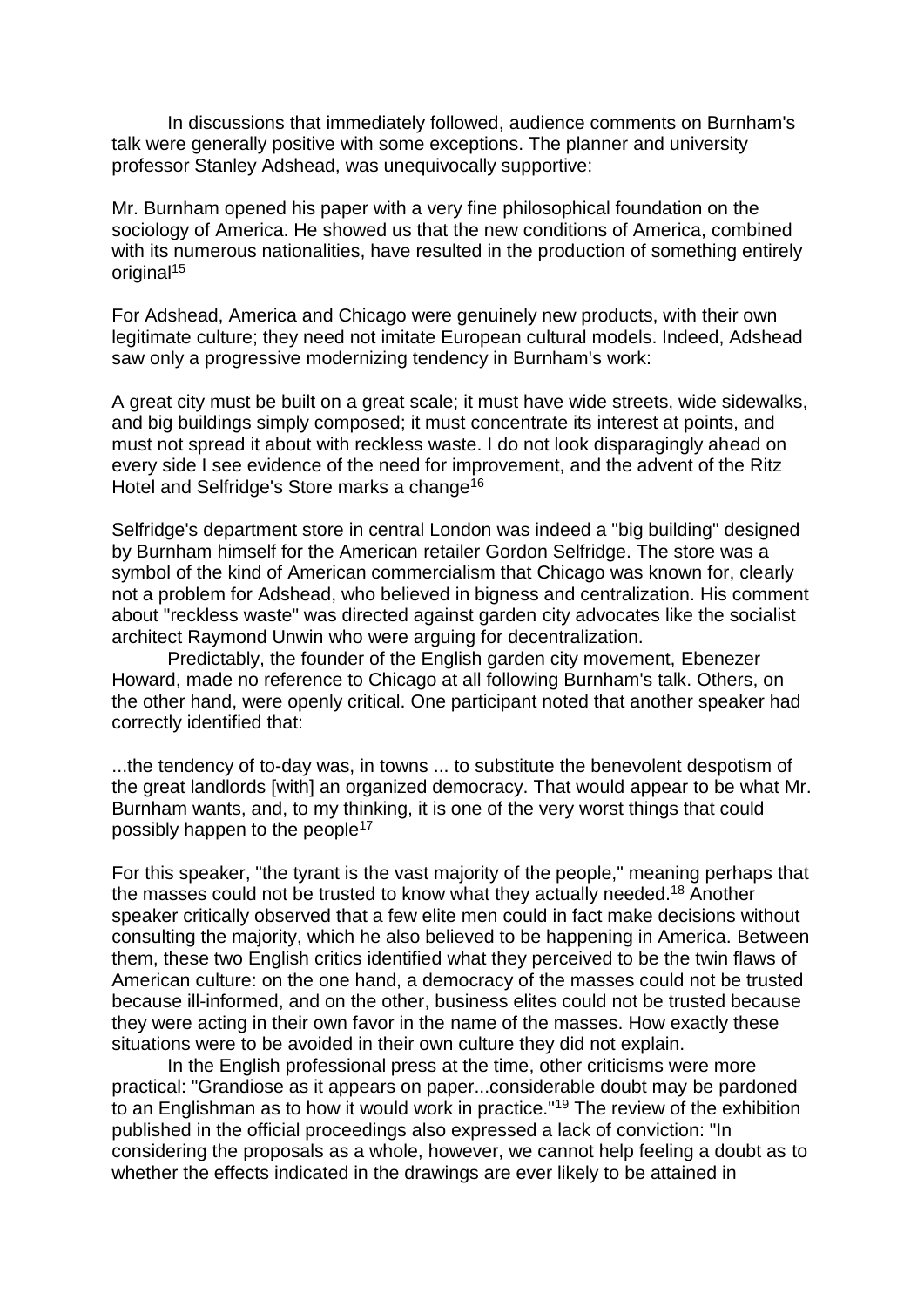actuality."<sup>20</sup> English skepticism was no doubt based on over two centuries of unrealized urban proposals for London, beginning with Christopher Wren's plan for the city following the Great Fire of 1666. As the English landscape architect Thomas Mawson pointed out, the English frame of mind was not receptive to the kind of large-scale planning schemes found on the Continent, preferring instead a kind of "rough and tumble" method of town making.<sup>21</sup> In any case, the Plan may have had supporters at the 1910 London conference, but it cannot be said to have had any real subsequent influence in Britain.

 Another series of grand schemes on display at the 1910 exhibition in London presented the "Competition for a Plan for the Development of Greater Berlin," which had just been judged in March of that year before the London exhibition had opened in October.<sup>22</sup> (This was the urban plan alluded to in the Chicago newspaper headline above.) The catalyst for the 1910 RIBA conference was in fact a 1909 German Garden City Association study tour to England, widely hailed as a success in both countries.<sup>23</sup> While the garden city idea had taken firm root in Germany, planners and architects there were divided along similar lines to those in England. Significantly, the competition for greater Berlin was conceived by advocates of monumental planning. One of the three original organizers of the Berlin competition, Albert Hofmann, made reference to the "White City" of the Columbian Exposition as a commendable precedent.<sup>24</sup> Hofmann also admirably recalled the bold remark of American sculptor Augustus Saint-Gaudens that the planning of the Columbian Exposition had brought together the greatest collection of artists since the Renaissance. Hofmann recognized that Berlin was indeed a different city from other European capitals, as it had experienced the most rapid growth of any on the Continent in the late nineteenth century, earning it the popular nickname "Chicago on the Spree." While there were significant eighteenth-century urban spaces in Berlin such as the grand avenue Unter den Linden, on the whole it had become a nineteenth-century city dominated by speculative development. The plan for Berlin was intended to restore a sense of European monumentality, while also solving technical problems such as traffic flow. Designers entering the Berlin planning competition faced similar problems to those of Burnham and his team.

 Among the Berlin competition winners, fourth place was awarded to the team of architect Bruno Schmitz, planner Otto Blum, and engineers Havestadt & Contag.<sup>25</sup> This scheme received great praise in the professional press, and among the winners it was thought by many to most closely resemble the Plan of Chicago. One of the focal points of the scheme was a proposed "Forum of Labor" located on an island in the Spree River, reminiscent of the governmental "Civic Center" depicted in The Plan of Chicago.<sup>26</sup> This scheme of Schmitz and partners also incorporated the expected broad avenues and monumental public spaces, designed to symbolically represent the relatively new imperial status of Berlin as a capital. However, another element in the Schmitz scheme was a series of free-standing high-rise blocks, which one critic, Albert Brinckmann, decried for being "American," associated as they were with Chicago commercialism.<sup>27</sup> To such critics, this kind of gesture was not suitable for imperial Berlin. Nevertheless, Brinckmann found the Schmitz scheme sufficiently monumental to elevate it from the fate of being too American on the whole, "even though your design is reminiscent of projects such as the development plan for Chicago."<sup>28</sup> As was the case in England, Chicago as a symbolic entity evoked different and sometimes contradictory responses even within the same circles.

 Perhaps the most important single European professional in this era to promote the Plan, and indeed American planning ideas in general, was the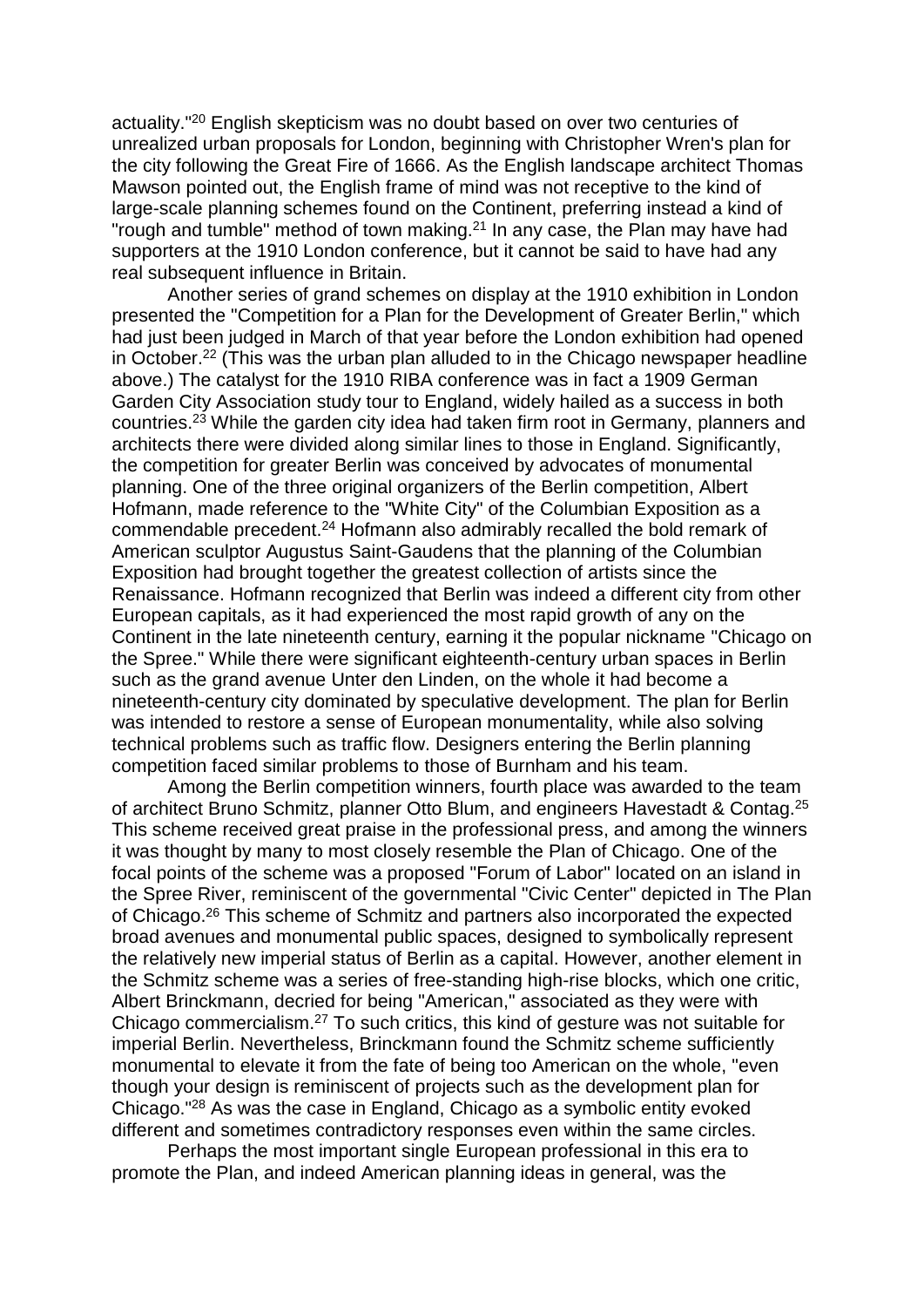economist and planner Werner Hegemann.<sup>29</sup> He had spent a number of years in the USA, principally in Boston, Chicago, and Philadelphia, and thus was an authority on the subject of American planning. He was the primary organizer of the Berlin City Planning Exhibition held in the spring of 1910, as well as of a similar follow-up exhibition that was opened in Düsseldorf that summer. For the latter exhibition, Hegemann succeeded in persuading Burnham to ship the large-scale Guerin paintings of the Plan across the Atlantic. Because of this, they could be displayed later in London. Hegemann correctly believed that the stunning Guerin paintings would be a sensation at the exhibition, winning the public over to the cause of urban planning. Afterwards, he published an extensive two-volume catalogue of the 1910 exhibitions that he had organized, as well as a small booklet dedicated specifically to the Plan.<sup>30</sup>

 In his brochure on Chicago, Hegemann did not discuss the organizational and political structures behind the realization of the plan, but focused on its formal and aesthetic qualities. He announced in the opening:

All of Chicago – not just a limited exhibition area – is to be treated as a magnificent overall design, and be created anew as the most beautiful city on the continent, perhaps in the world $31$ 

For Hegemann the significance of the Chicago Plan was its comprehensiveness, not just as a matter of practical problem solving, but also on the artistic level; although he did not state it as such, he clearly thought of it as a kind of Gesamtkunstwerk. He expressed his belief that, "It [the Plan] represents an attempt for once, to see the entire city organism first and foremost from the standpoint of the architecturally oriented city planner."<sup>32</sup> Here he implied that the "architecturally oriented" planner would have an aesthetically more sensitive perspective than the technically oriented engineer, who was often in charge of laying out streets at this time. For Hegemann, the shift towards the architectural was essential to progress in the field of planning. He was particularly impressed by the open spaces in the Plan, not simply the wide, open streets. He noted that the "monumental representation of the city would primarily occur at the street intersections," with the civic centre at the most important intersection providing the focal point of the whole.<sup>33</sup> He did not fear the sense of monotony that some of his English colleagues did, for he believed that the Plan was also well-considered at the level of detail, providing the right amount of spatial variety and complexity. And unlike many of his German colleagues, he felt that the Plan presented a legitimate model for his countrymen to follow; in addition, he was perhaps the only German planner to seriously consider Chicago's park systems.

 Among Western Europeans the most extensive discussion of American public parks took place in Germany, although the subject was also studied by landscape architects in England, France, and elsewhere. During this period the emerging fields of urban planning and landscape architecture often overlapped, as was the case with public parks. At the level of detailed design, however, it was primarily landscape architects who led the way. Although Europeans had also made great progress in the field of park design and green space planning, many there continued to recognize the park systems of American cities as being at the forefront of the field. The two US cities that received the most praise for their parks were Boston and Chicago. The Metropolitan Park System of Boston, consisting of large landscape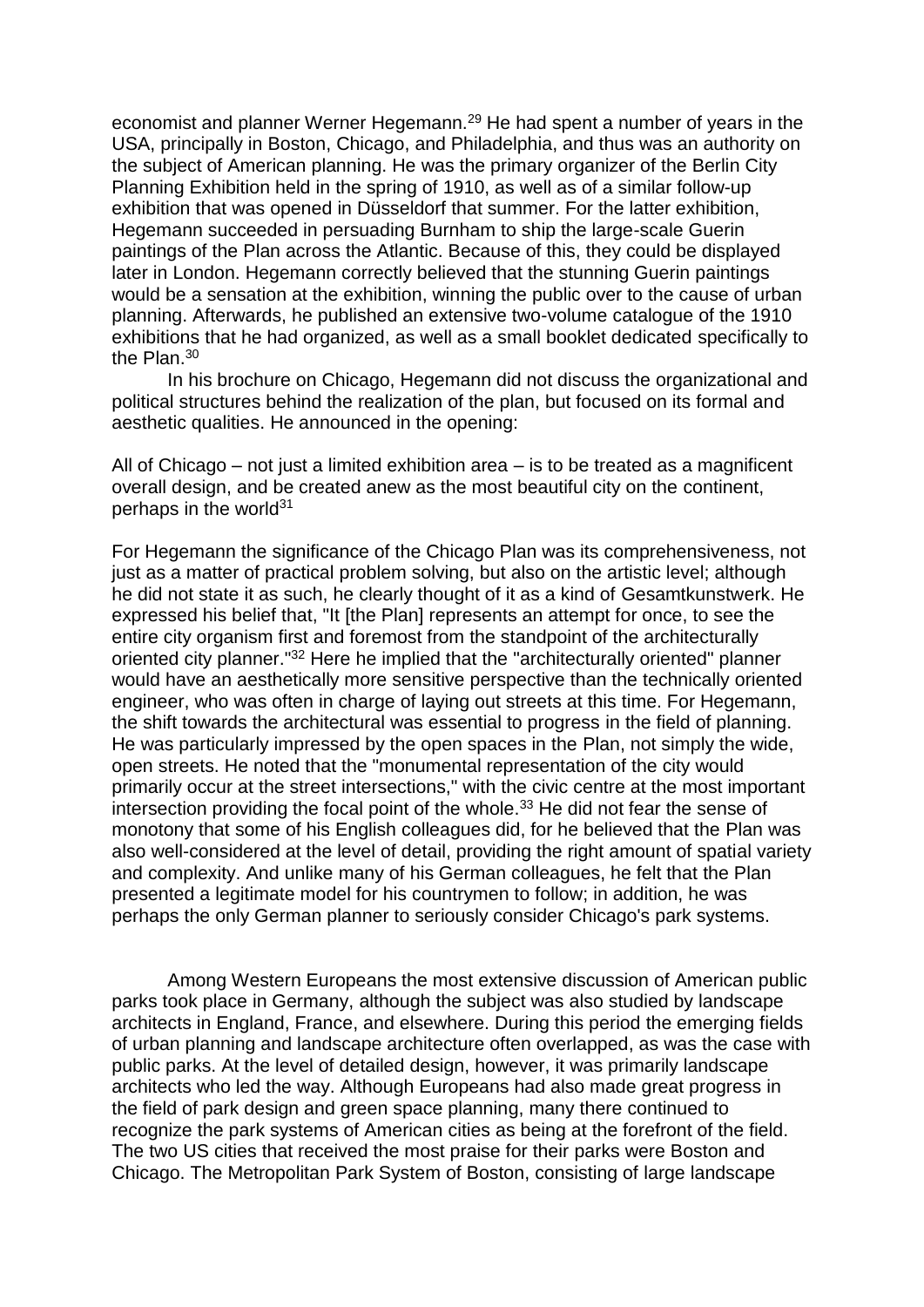reserves surrounding the city was seen as being an example of urban green space planning on a metropolitan or regional scale. By contrast even though the parks of Chicago were part of a large overall system, they were generally praised for their individual character and contribution to neighborhood life. However, the Plan in fact called for the establishment of an outer park system, although this aspect received less attention abroad.

 In 1905, four years before the publication of the Plan, the Parisian landscape architect J. C. N. Forestier penned a small brochure, Large Cities and Park Systems (Grandes Villes et Systèmes de Parcs), with the problem of the planning of Paris in the background.<sup>34</sup> Forestier included a statistical table comparing the ratio of park area to population among 16 major international cities.<sup>35</sup> Not insignificantly, all the examples that he gave were American except for three: Vienna, London, and Paris – in that order, with Paris having the lowest ratio on the entire list. Paris was in a different situation from most other European capitals, for as Forestier noted, the fact that the ring of fortifications surrounding it still had not been demolished caused considerable planning problems. Despite his obvious admiration for American urban park systems, there appears to have been some irritation underlying his comment that "some Americans" thought that Paris was a "finished city."<sup>36</sup> While it isn't clear whether Forestier was referring directly to Burnham and his colleagues, his observation was certainly applicable. In The Plan of Chicago, the model city of Paris is primarily the nineteenth-century city of Haussmann and his boulevards, not the congested early twentieth-century Paris of Forestier's time. Following on this comment, Forestier elaborated:

The city that ceases is the city that is beginning to die; in order to live, it must develop. Now Paris is still living, and with more vigor than ever<sup>37</sup>

Forestier further noted that the growth of Paris was primarily taking place in the suburbs beyond the old fortification walls. Therefore, green space planning for Paris needed to consider the entire metropolitan region, not just the urban core. Ironically perhaps, while Burnham was extolling the charms of historic Paris as the model for modern Chicago, Forestier was trying to explain that Paris itself was suffering from uncontrolled metropolitan growth. Forestier, however, did not make any derisive comments about Chicago, instead he praised its inner city parks as being of great benefit to the population on a daily basis.

 In 1911, six years after the publication of Forestier's study, Werner Hegemann published a more extensive study with the self-evident title, A Park Book: American Park Facilities.<sup>38</sup> Once again, the parks of Boston and Chicago were the primary examples presented. In contrast to his earlier brochure on the Plan, here Hegemann focused solely on green spaces throughout Chicago, including the existing parks within the three Commission districts, as well as the new lakefront parks proposed by Burnham and his colleagues. Hegemann was particularly interested in a type of small park for active recreation specifically developed for Chicago by the Olmsted firm in Boston.<sup>39</sup> Hegemann referred to these as "play parks" ("Spielparks"), reflecting the fact that these had been designed for active recreational use, not just for passive contemplation of scenery. These Chicago neighborhood parks were smaller than the older landscape parks, and Hegemann emphasized that every space within them was designed for a specific recreational function.<sup>40</sup> More unique to Chicago were the "field houses" specifically conceived for this park type, with the purpose of providing indoor recreational space during the long Chicago winters. In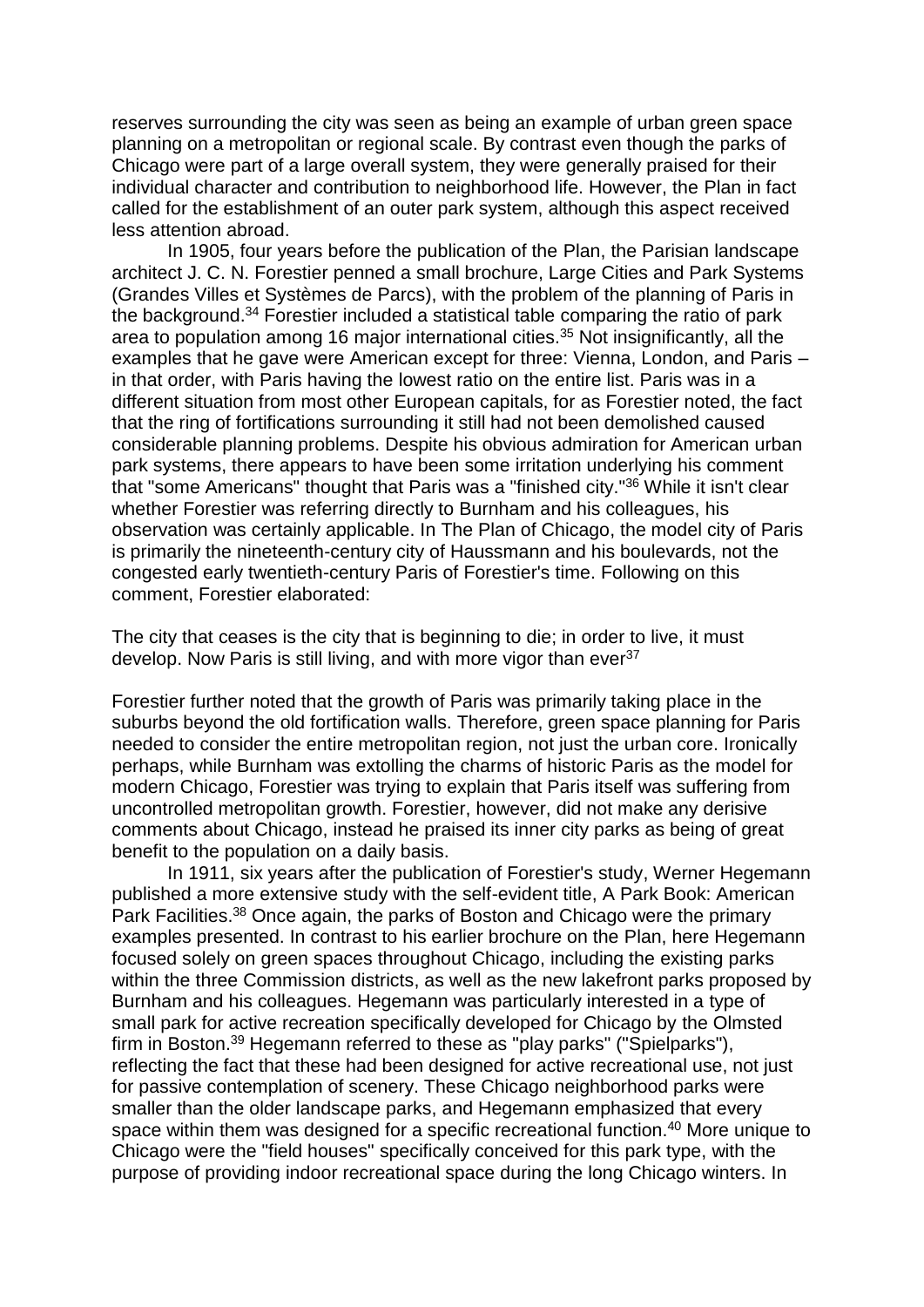his study, Hegemann featured exterior photos of these buildings along with outdoor gymnasiums and swimming pools. For Hegemann, these parks provided supportive environments for the phenomenon of cultural mixing in America, as symbolized by the organized public festivals staged on their grounds:

Chicago is one of the largest immigrant population centers in the world, and here all conceivable peoples are brought together in a spirit of communal happiness; one cannot imagine anything more reassuring than these great fraternal festivals, where each people strives to show off its most beautiful assets<sup>41</sup>

To illustrate his remarks, he included photos of activities such as children engaged in a great circle dance and young women performing in kilts and silk stockings, the latter captioned: "Scotts in their native costume."<sup>42</sup> These small parks were constructed in some of the poorest, densest areas of the city, a point not lost on Hegemann, who did not see this as evidence of elitist paternalism, but of effective social policy.

 Hegemann's Park Book concluded with a small section featuring the garden and park designs of the Hamburg firm of Jacob Ochs, who financed the publication. All of the illustrated designs and writing in this section bear the mark of Leberecht Migge, the leading landscape architect in the Ochs firm. Migge was a close colleague of Hegemann and was deeply influenced by his thinking. In 1913, Migge published his own book on landscape theory and design titled, Garden Culture of the 20<sup>th</sup> Century.<sup>43</sup> American parks played an important role in Migge's book, again primarily those in Boston and Chicago.<sup>44</sup> His study was more analytical than Hegemann's in a design sense, as he tried to explain more specifically how American models might be adapted to German culture. Migge was also highly enthusiastic about the rational layouts of the small Chicago parks designed by the Olmsted brothers. Migge interpreted the repetitive forms and spatial organizations of these parks in the context of the German Werkbund discussion of "types" as essential spatial units. He believed that through a system of spatial types, park designs could be rationally assembled almost like a kit of parts. Migge was probably thinking of these small Chicago parks when he wrote that it would be up to Germans, "to contribute music institutes, public schools and open air museums, as supplements to the sport halls and public libraries of the Americans, as possible intellectual additions to these green gymnasiums."<sup>45</sup> He further commented on the need for Germans to improve the American park models in an architectural sense:

**...**if we term the sober and unimaginative park architecture of the Americans simply rational, then may our later social park period be called upon to promise the highest values: it should be monumental<sup>46</sup>

While Migge admired the practicality of Chicago and its park designs, he also believed that Germany possessed a higher level of culture as a European country. Here again, the sense of European superiority is revealed, although Migge's own park designs bore more formal similarity to these small, rational recreational parks, than the grand monumental park schemes proposed for the Chicago lakefront.

**Conclusion**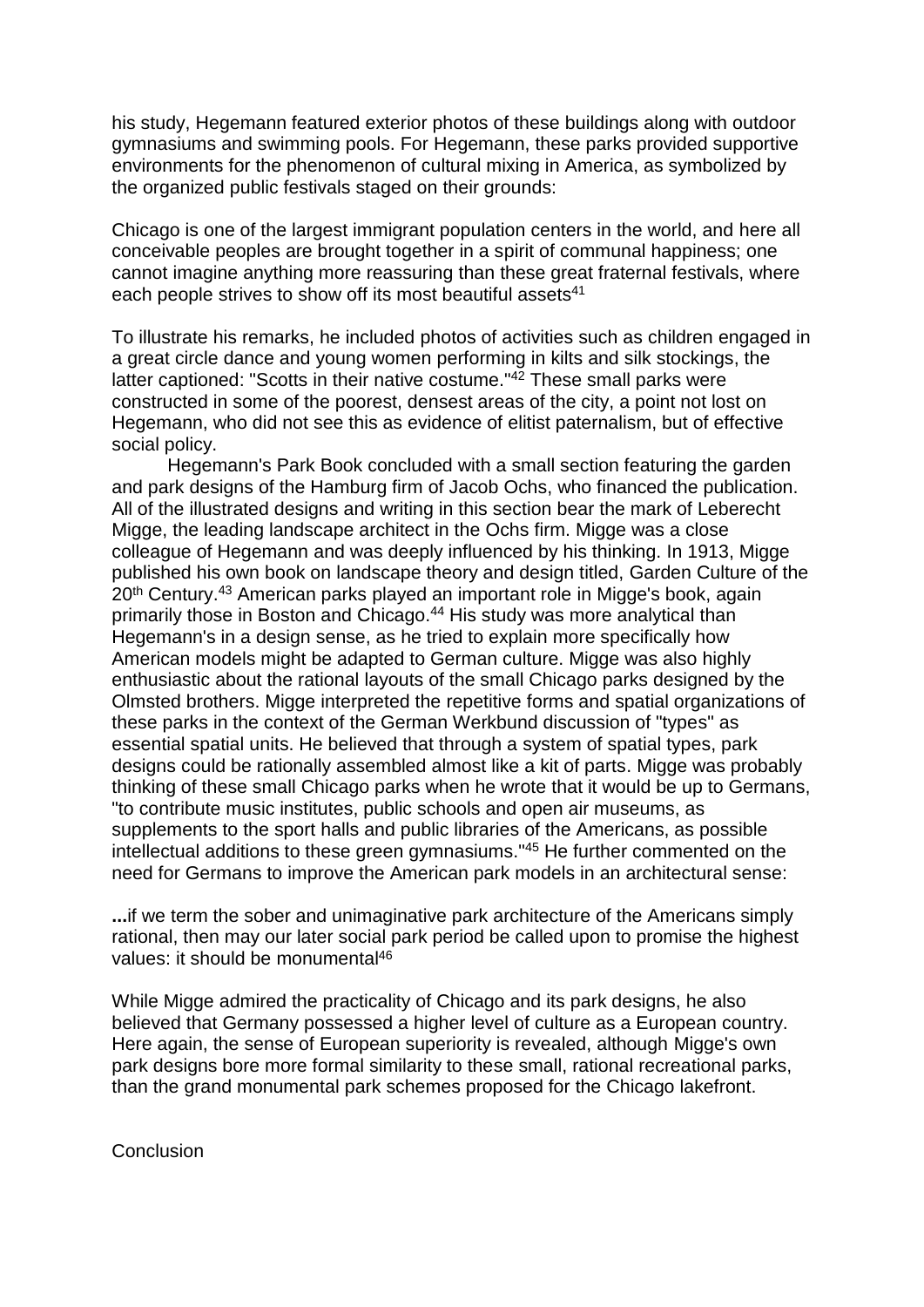Given that European discussions of the Plan of Chicago and the city's parks were largely based on published material, and that many European professionals had never even been to the USA, let alone Chicago, it is unsurprising that many criticisms were ultimately superficial. The European sense of cultural superiority asserted by Migge and others was to some degree disingenuous. Berlin, for example, despite being the imperial capital since 1872, was largely an industrial city with masses of workers crowded into substandard housing. The German Kaiser and leading German architects would have naturally wanted to conceal this fact by creating new monumental spaces and buildings. Thus the German assertion of the need for monumentality during this period was also a reflection of cultural insecurity within their own society. In France, meanwhile, Forestier was complaining that Americans thought of the city of Paris as a finished work of art, when in fact it was a vast, rapidly growing metropolis extending well beyond the old fortifications. Burnham's own optimism and his somewhat condescending remarks to his London colleagues was based on another cliché, that because the American city was relatively new it could be more easily redesigned than its European counterparts. To some degree this was true, but the implementation of the Plan proved to be quite difficult. For example, Michigan Avenue was widened and extended as projected, but only after protracted legal battles with individual landowners.<sup>47</sup> Proposals for the construction of a great Chicago Civic Center and the transformation of Congress Street into a monumental east-west thoroughfare were in fact never carried out.<sup>48</sup>

 Another aspect of the European reception of Chicago during this period is the generally more straightforward discussion of Chicago parks, focused on the smaller scale of these parks and their success as social amenities. Although not specifically framed as such, these park studies implicitly advanced the cause of small-scale planning, which could be contrasted to the large-scale concerns of the Plan. Today, the debate between advocates of large-scale versus small-scale planning has been transformed by sustainability agendas, but it has not really abated. Although the search for individual European identities in architectural discourse has long ceased to be an issue, and "Americanism" is no longer synonymous with masscommercialism, capitalist metropolises around the world continue to inspire both awe and derision. In any case, The Plan of Chicago continues to stand out as one of the first attempts to give the capitalist metropolis a global identity, and thus remains a milestone in international histories of economic forces and urban form.

1

<sup>1</sup> Daniel H. Burnham and Edward H. Bennett, The Plan of Chicago, Chicago: The Commercial Club, 1909. See also the online version accessed via the Encyclopedia of Chicago, at

<http://www.enclyclopedia.chicagohistory.org/pages/10417.html> ; the standard comprehensive study: Carl Smith. The Plan of Chicago: Daniel Burnham and the Remaking of the American City. Chicago: The University of Chicago Press, 2006.

<sup>2</sup> Smith, Plan, pp. 19-22.

<sup>3</sup> Smith, Plan, p. 22-23.

<sup>4</sup> Smith, Plan, p. 115.

<sup>&</sup>lt;sup>5</sup> For the most comprehensive study of the Chicago park systems see: Julia Sniderman Bachrach, The City in a Garden: A Photographic History of Chicago's Parks, Placitas, N.M.: Center for American Places, 2001.

<sup>6</sup> Papers of Daniel H. Burnham, Ryerson and Burnham Archives of the Art Institute of Chicago, Call number: 1943.1, Box 62, Folder 36, Series VIII, Chicago Daily News, Oct. 26, 1910.

<sup>7</sup> Papers of Daniel H. Burnham, Ryerson and Burnham Archives of the Art Institute of Chicago, Call number: 1943,1, Box FF62.36, The Chicago Record-Herald, January 14, 1911.

<sup>&</sup>lt;sup>8</sup> Papers of Daniel H. Burnham, Ryerson and Burnham Archives of the Art Institute of Chicago, Call Number 1943.1, Series XVI, 604, and Series XVII 118, 170.